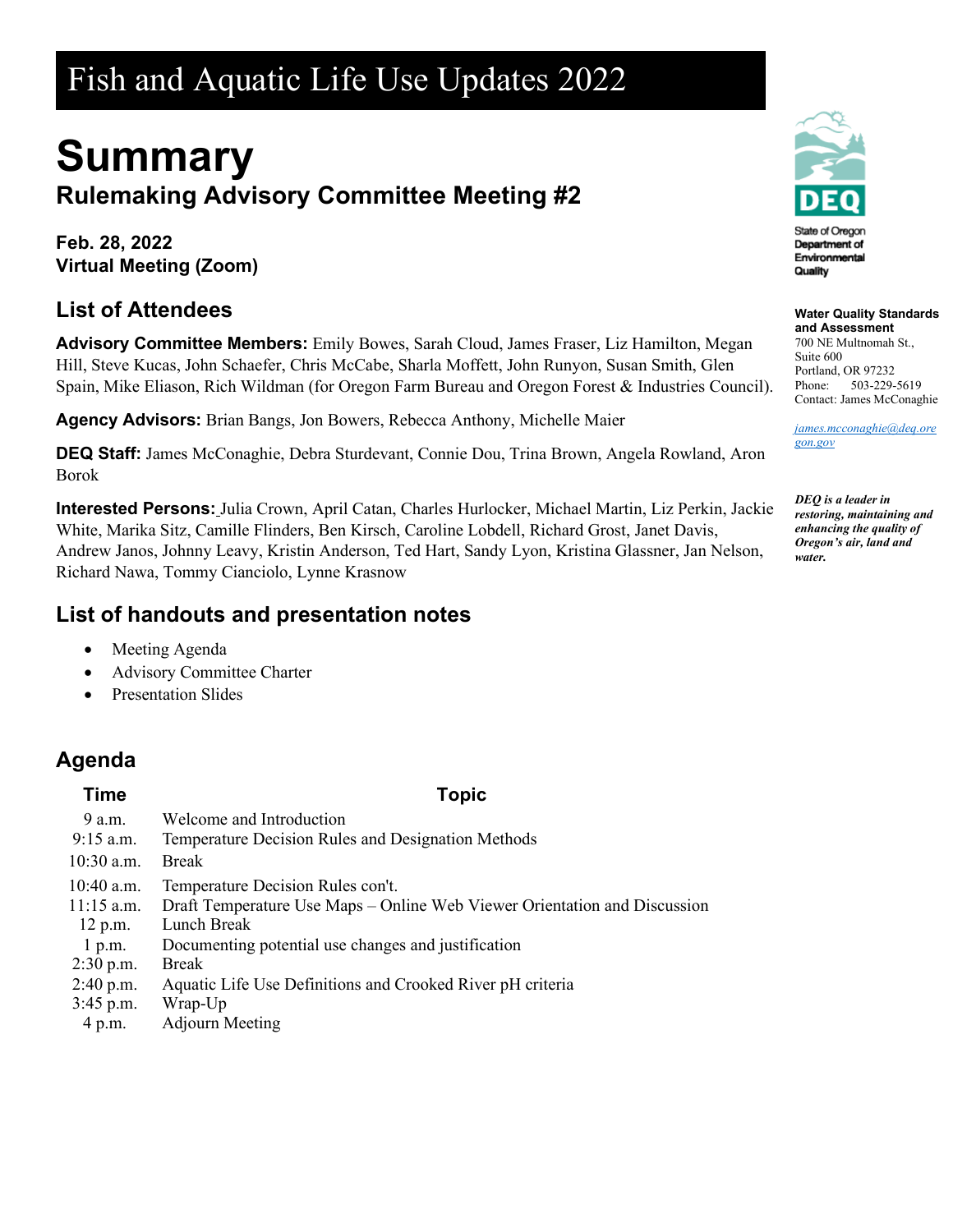# **Meeting Summary**

# **I. Introduction and Welcome Presentation**

Went over meeting objectives, agenda and ground rules - clearly stated; no suggestions to change.

# **II. Temperature Decision Rules / Methods**

James discussed the temperature decision rules/methods for use updates per his presentation.

Objectives for this meeting:

- Inform RAC how use revisions came about
- Statewide perspective on methodology/procedures big picture (James pointed out that there would be future opportunities to comment on specific reaches and this discussion is about the methodology for the revisions statewide).
- Worked with TWG on data and application
- Want RAC input on policy questions and consequences of outcomes

Talked about technical evaluation and role of technical work group.

#### **Salmon & Trout Rearing and Migration**

DEQ was asked if we would be discussing the Salmon and Steelhead spawning criterion. More recent work out of California that suggests 12°C was more protective for spawning that applies mostly to survival of eggs. Since DEQ is not reviewing the temperature criteria for this rulemaking this is somewhat out of scope. DEQ is updating the places and times where spawning use is designated and will apply whatever criterion is in effect for our regulations.

There was a clarifying question about whether all the decision rule criteria had to be met to designate this use, or just one of them. The way it was written was not clear- but if all have to be met it would restrict the number of waters eligible for protection. DEQ clarified that waters fitting any of the characteristics would be designated- but it does not need to meet all of them. We will make sure that is clarified in the description in the Technical Support Document.

#### **Bull Trout Spawning & Juvenile Rearing**

Question: How is spawning and rearing use for bull trout is identified. There is bull trout spawning in the lower Deschutes, which doesn't show up on the draft maps. DEQ replied that if ODFW or USFWS identifies habitat for bull trout spawning it will be classified for the 'Bull Trout spawning & juvenile rearing' use. If there is bull trout spawning or rearing habitat that was not included in this use subcategory on the draft map it could be an oversight. Any of these will be addressed and corrected in future drafts of the maps.

#### **Core Cold Water Habitat**

Question from RAC: Will a summary of the temperature data supporting core cold water designations be included in the TSD? Yes, there is an appendix which includes a detailed summary of the temperature data that was considered and how it was analyzed.

Links to ODFW's database and timing tables were provided. ODFW is in the process of updating these databases and has been coordinating with DEQ. The final updates for these data sets will be posted by ODFW when available.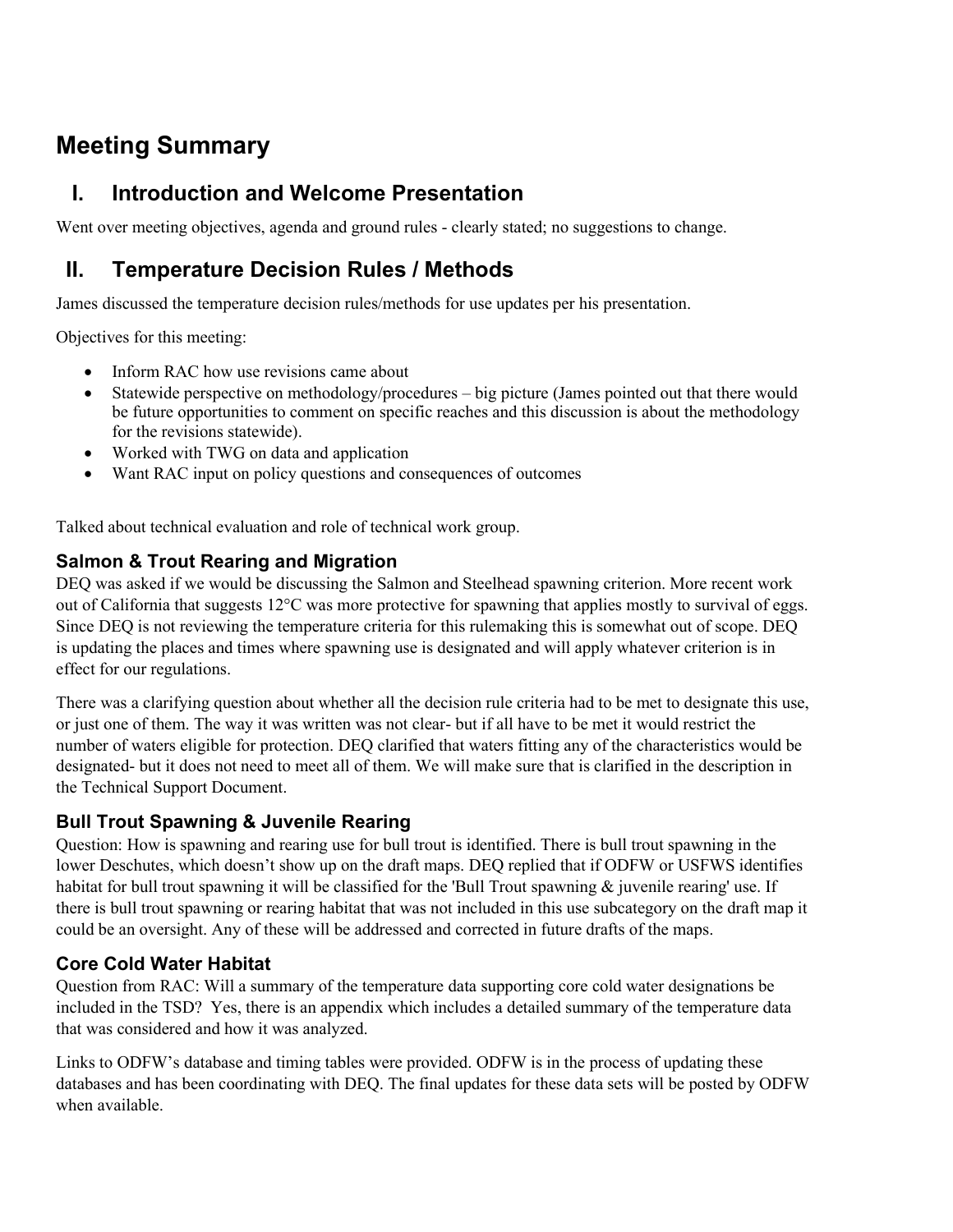There was a question about determining draft use designations- did indicators for core cold water all have to be met or only one of them? Seems like the water temperatures are the best indicator.

DEQ responded that when this method was developed in 2003 we did not have much temperature data, so some habitat indicators, such as early Chinook spawning timing, were used as indicators which would indicate colder waters.

Areas from EPA's Cold Water Refuge that were being classified for core cold water may not be obvious on the draft use maps. Most of the cold water refuge tributaries that EPA identified were already designated for core cold water. The ones that weren't were usually in the Gorge area and had limited contributing areas, so were not obvious on the map, but they have been accounted for.

If any steelhead are spawning after June 1 they would be considered for habitat indicators of core cold water use. DEQ recorded this as 'late summer steelhead' because it so happens that late timing as defined was only observed in summer steelhead populations. This can be clarified to 'steelhead' in the Technical Support Document.

DEQ is highlighting the major changes in the methodology in red on the presentations. The TSD will explain all the data that DEQ considered. The major sources were listed in the methods overview document shared with the advisory committee prior to the meeting. The TSD will also detail what specific variables and sources were applied to the methods to determine the designation updates.

#### **Migration Corridors**

Are physical barriers that keep fish out of reaches accounted for in this and other designations? ODFW accounts for passage barriers (both natural and artificial) on their habitat distribution database- especially in defining the upstream extent of spawning habitat. The habitat must be accessible and suitable to be included for particular species and life stages. Barriers primarily affect distribution of anadromous habitat. Resident fish are often found above passage barriers- and the aquatic life use subcategories protect them as well. Some uses, like salmon & trout rearing and migration, are applied upstream including upstream of many reservoirs.

Are any of the uses getting less stringent, or is DEQ only changing uses to more stringent designations? There are some changes of each. DEQ prepared change maps on the web map to highlight where designations are being updated to a different use subcategory. There are changes to both more and less stringent uses.

Links to the primary data sources were provided in the chat:

ODFW Fish Habitat Distribution Data and Viewer: [https://nrimp.dfw.state.or.us/FHD\\_FPB\\_Viewer/index.html](https://nrimp.dfw.state.or.us/FHD_FPB_Viewer/index.html)

<https://nrimp.dfw.state.or.us/nrimp/default.aspx?pn=fishdistdata>

Other ODFW resources:<https://nrimp.dfw.state.or.us/nrimp/default.aspx?pn=dataresources>

Timing tables are in the middle of an update and will be re-posted by ODFW soon.

#### **Cool Water Species**

DEQ explained the methodology used to designate waters in this subcategory. There were no questions or discussion on the methods to designate cool water species habitat.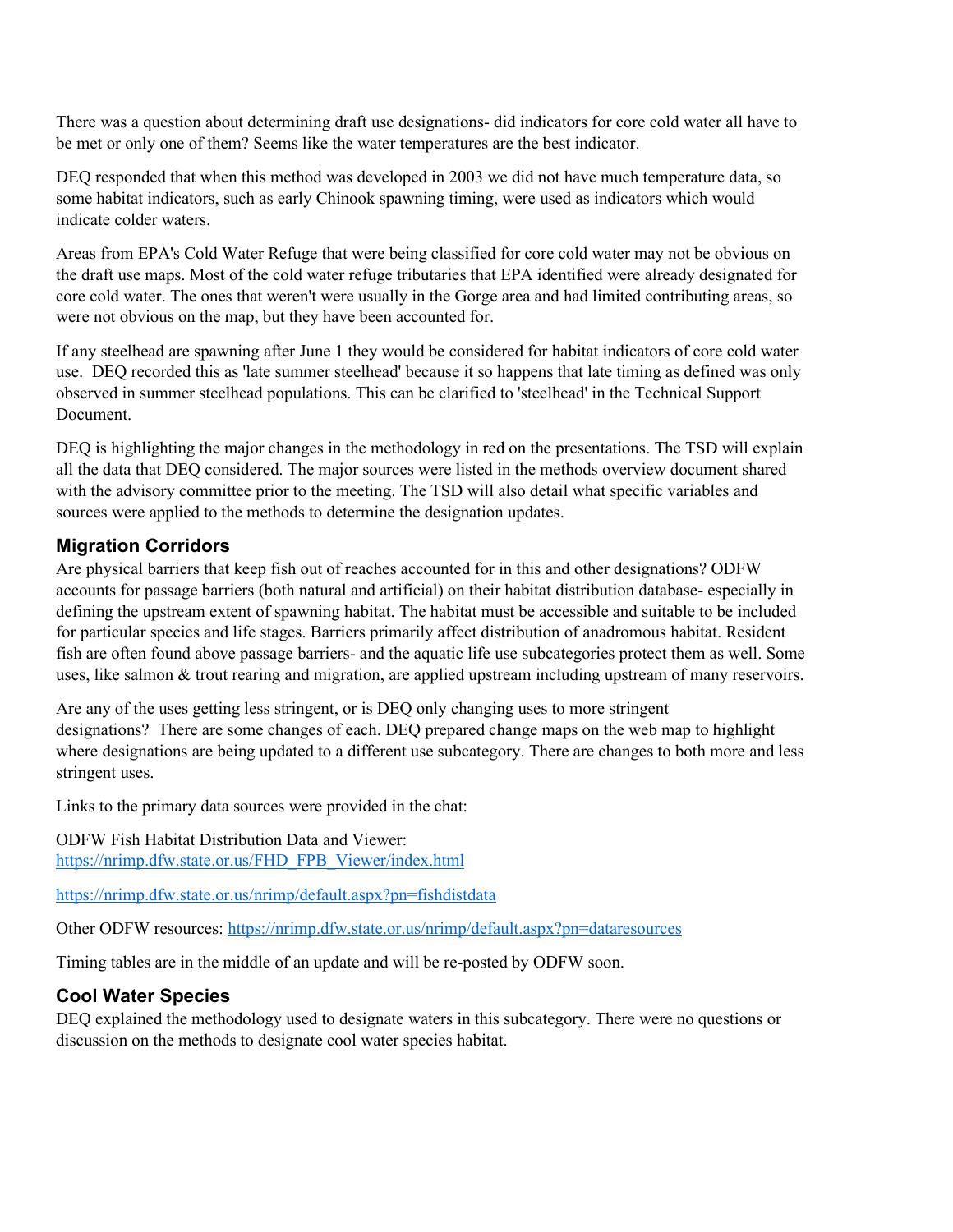#### **Warm Water Species**

DEQ explained the purpose of this designation and waterbodies affected. DEQ is not considering any changes at this time. No questions or comments.

#### **Salmon & Steelhead Spawning**

DEQ was asked how it will account for Climate change in this Rulemaking. There was caution against policy decisions that would narrow the window on timing or designations when habitats would be under pressure from warming. Spawning timing is likely to change with climate change. It was suggested that DEQ should look at where the projections related to climate change are going. DEQ should aim for a regulatory scheme that will be valid for the next 20-30 years. How is DQE factoring in climate change for the future? It was suggested DEQ should approach this issue with a precautionary stance.

DEQ acknowledged there is often a data gap about whether current understanding of habitat distribution and timing reflects uses that have already shifted or approximate the historical baseline. ODFW is still refining and improving information about what is accurate habitat distribution for the last 20-30 years. There at least haven't been big changes in habitat distribution in the fish habitat database from ODFW from 2003 to 2021; mainly replacement of estimates from professional judgement with field surveys.

How detailed is the data for each period of time for spawning timing in the ODFW timing tables? The resolution of ODFW's timing tables is for two-week periods. They are not precise down to the day and there is variability from year to year. The spawning information in the timing tables are based on long-term and repeated observation of timing.

Does "spawning use" mean actual spawning use and not adult holding? The timing for spawning is for adult spawning and fertilization. It does not include the time spent in pre-spawn holding. ODFW maintains separate categories of timing for adult holding and other life stage activities in their timing tables.

Can an entity that has data that does not seem to be reflected in ODFW's databases provide that for consideration? DEQ replied yes- ODFW has an intake process to consider data from third parties for the FHD. If a third party brings data of habitat use or timing to DEQ that differs from what ODFW and the Services have designated DEQ needs to consult with them before making changes incorporating that data. DEQ does not have the authority or expertise to make a unilateral decision about changing a habitat use based on data provide by third parties. It will be more efficient for entities to send data they would like considered to ODFW through their FHD data change request form: [\(https://nrimp.dfw.state.or.us/FHD-](https://nrimp.dfw.state.or.us/FHD-DataChangeRequest/default.aspx?p=1)[DataChangeRequest/default.aspx?p=1\)](https://nrimp.dfw.state.or.us/FHD-DataChangeRequest/default.aspx?p=1)

# **III. Use Change Justification**

Aron presented about the use change supporting documentation and specific regulatory requirements for changing designated uses.

What is the definition of a timing unit? These are hydrologic units (sub-basin watersheds, main stems, or similar) where ODFW expects timing of various life-stage activities to occur at about the same time. Recall that ODFW records timing within a resolution of 2 weeks. James highlighted that the ODFW timing and habitat data is based on an overview of about the last 5 generations of the species. For many anadromous species that could mean a timespan of the last 25-30 years. Therefore, it's not just a current snapshot of where fish habitat occurs today. Furthermore, the data do not rely only on observations fish presence surveys to identify habitat that would be accessible and have suitable physical characteristics for each species and life stage. The data really provide our best estimate of where we understand salmonid habitat occurs- whether fish have been directly observed there or not.